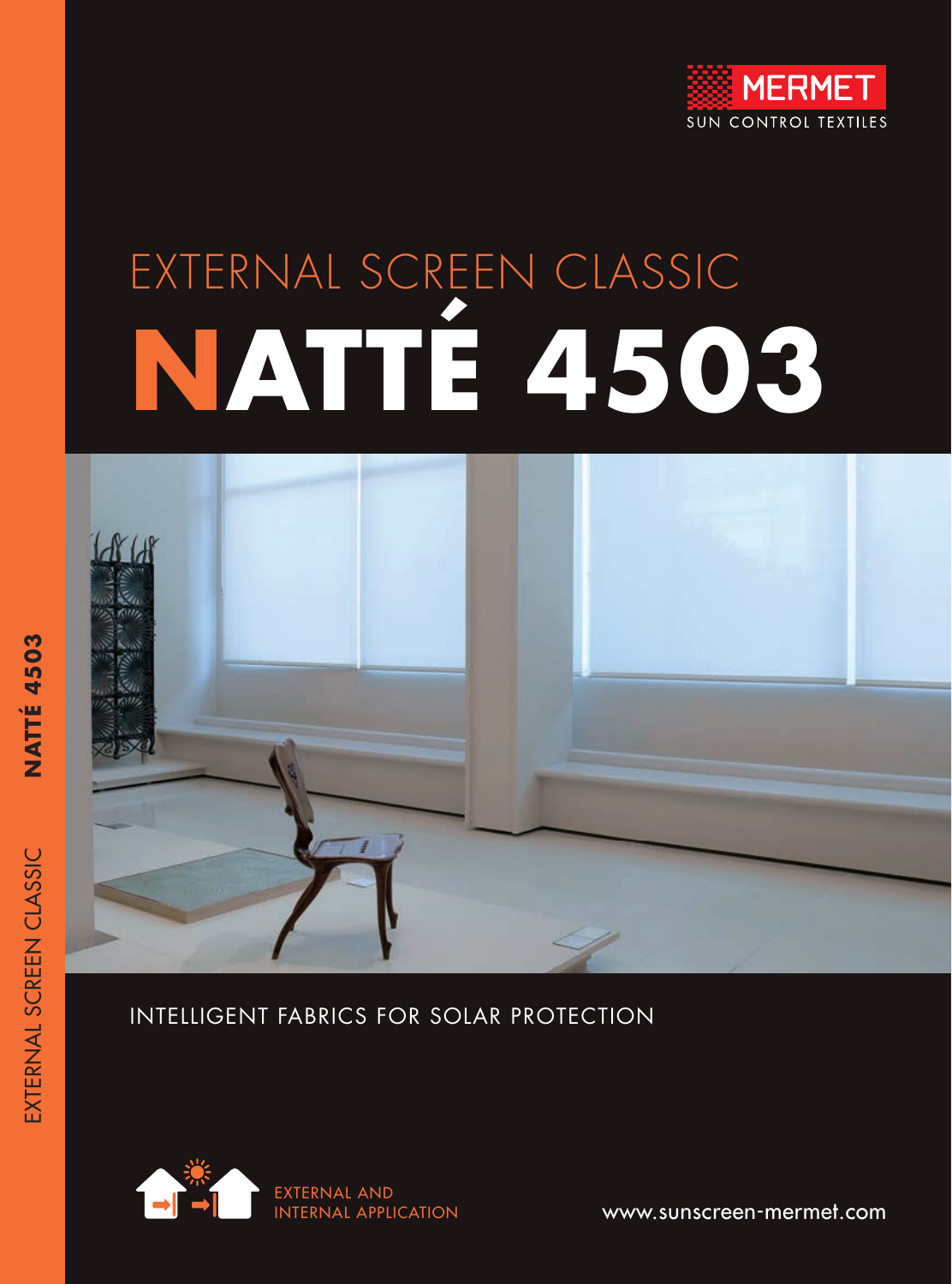#### PERFECT GLARE CONTROL AND HEAT PROTECTION

**96**% OF SOLAR RADIATION REFLECTED

## **320** CM

LARGE-SIZED WINDOWS OFFERING A SEAMLESS DESIGN

■ Maximum GLARE CONTROL: up to 97% OF LIGHT RAYS FILTERED (Tv = 3%), comfort classification 3 (good effect) according to EN 14501 standard

**Excellent HEAT PROTECTION:** up to 96% OF SOLAR RADIATION REFLECTED by external blinds (gtot =  $0.04 /$  glazing g =  $0.32$  and U =  $1.1$  W/m<sup>2</sup> K), comfort classification 4 (very good effect) according to EN 14501 standard

■ ECONOMICAL: 2 WIDTHS (250 and 320 CM) to help reduce waste when manufacturing fabric panels

- **n** Perfect match with side channels such as **ZIP**
- **NEATHER-RESISTANT** and UV fading resistant

**DIMENSIONAL STABILITY, DURABILITY** (test of 10.000 cycles, class 3 NF EN 13561), MECHANICAL RESISTANCE: perfect flatness even in large dimensions

■ Health & Safety: conforms to standard requirements for buildings open to the public

| <b>TECHNICAL DATA</b> |  |  |
|-----------------------|--|--|
|                       |  |  |

| <b>NATTE 4503</b>                                              |                                                                                                                                       |               |                                                                                                                                                       |                     |
|----------------------------------------------------------------|---------------------------------------------------------------------------------------------------------------------------------------|---------------|-------------------------------------------------------------------------------------------------------------------------------------------------------|---------------------|
| Composition                                                    | 42% Fibreglass - 58% PVC                                                                                                              |               |                                                                                                                                                       |                     |
| Fire, smoke classification<br>and other official test reports* | M1 (F) - NFP 92 503<br><b>B1</b> (DE) - DIN 4102-1<br>Euroclass C-s3-d0 (EU) - EN 13501-1<br>mounted according to EN 13823 & EN 14716 |               | <b>BS</b> (GB) - 476 Pt 6 & 7 Class 0<br><b>F3</b> $(F)$ - NF F 16-101<br><b>CLASE 1 (SP) - EN 13773</b><br>HHV: 13,2 MJ/kg (7,39 MJ/m <sup>2</sup> ) |                     |
| Health, safety                                                 | <b>Greenguard<sup>®</sup> GOLD:</b> Guarantee of indoor air quality (VOC)                                                             |               |                                                                                                                                                       |                     |
| <b>Openness factor</b>                                         | 3%                                                                                                                                    |               |                                                                                                                                                       |                     |
| UV screen                                                      | Up to 97%                                                                                                                             |               |                                                                                                                                                       |                     |
| <b>Widths</b>                                                  | 250 - 320 cm                                                                                                                          |               |                                                                                                                                                       |                     |
| Weight/ $m2$                                                   | 560 g $\pm$ 5% - ISO 2286 - 2                                                                                                         |               |                                                                                                                                                       |                     |
| <b>Thickness</b>                                               | $0.53$ mm $\pm$ 5% - ISO 2286 - 3                                                                                                     |               |                                                                                                                                                       |                     |
| <b>Colour Fasteness to light</b> (scale of 8)                  | 7/8 - ISO 105 B02 (white not graded)                                                                                                  |               |                                                                                                                                                       |                     |
| <b>Mechanical resistance</b>                                   | <b>Breaking</b>                                                                                                                       | <b>Tear</b>   |                                                                                                                                                       | <b>Folding</b>      |
| Warp                                                           | > 220 daN/5 cm                                                                                                                        | $\geq 10$ daN |                                                                                                                                                       | $\geq$ 120 daN/5 cm |
| Weft                                                           | > 200 daN/5 cm                                                                                                                        | $\geq 9$ daN  |                                                                                                                                                       | $\geq$ 120 daN/5 cm |
|                                                                | <b>ISO 1421</b>                                                                                                                       | EN 1875-3     |                                                                                                                                                       | ISO 1421**          |
| Elongation (warp and weft)                                     | $< 5\% - ISO 1421$                                                                                                                    |               |                                                                                                                                                       |                     |
| Packaging                                                      | Rolls of 52 lm - Width 320 cm: rolls of 33 lm                                                                                         |               |                                                                                                                                                       |                     |
| Making up                                                      | Advice note on request                                                                                                                |               |                                                                                                                                                       |                     |

This product's technical data are in conformity with this brochure as of the date of publication. MERMET SAS reserves the right to change the technical data; only those provided on the company's website www.sunscreen-mermet.com shall be deemed to be authentic. Where applicable, MERMET SAS also reserves the right to withdraw this product from sale should any of the technical properties or characteristics set out above prove to be inadequate or rendered impossible as a result of a change in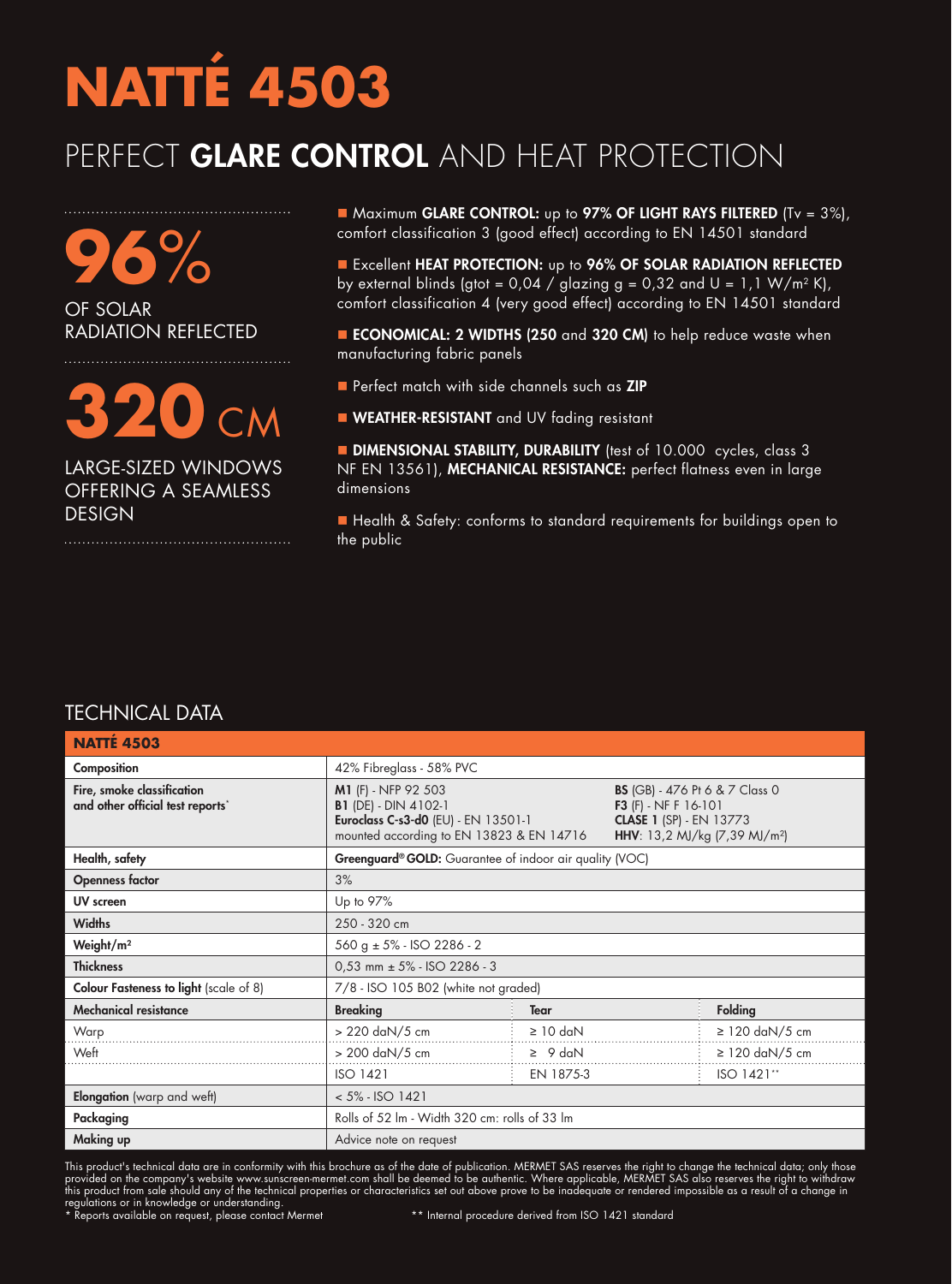

| 0202   |                |
|--------|----------------|
|        |                |
|        |                |
|        |                |
| 0220   |                |
|        |                |
|        |                |
|        |                |
| 0210   |                |
|        |                |
|        |                |
|        |                |
|        |                |
| 0110   |                |
|        |                |
|        |                |
|        |                |
| 0720   |                |
|        |                |
|        |                |
|        |                |
| 0710   |                |
|        |                |
|        |                |
|        |                |
| 3006   | <b>FALLING</b> |
|        |                |
|        |                |
|        |                |
|        |                |
| $3030$ |                |
|        |                |
|        |                |

#### SERVICE **O**

- Calculation of solar factor gtot (glazing + blind)
- **n** Spectral values and thermal & optical factors available on request
- **n** Specification sheet
- A4 samples and prototypes
- **n** Training on fabrics functionality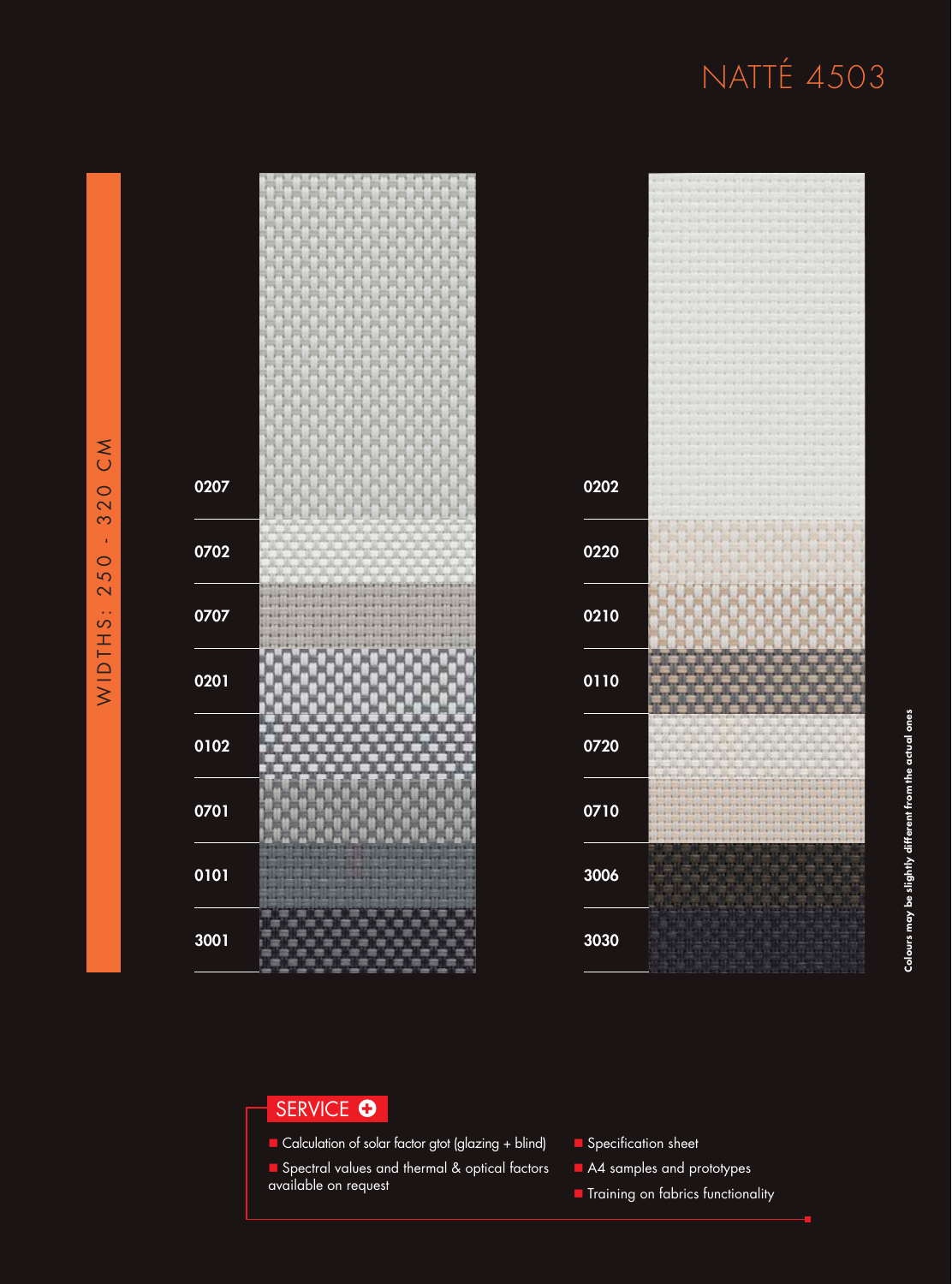

#### THERMAL AND OPTICAL FACTORS in the European standard EN 14501

| <b>NATTÉ 4503 - OF 3%</b> | <b>Thermal factors</b> |              |                                        | <b>Optical factors</b> |                  |                   |
|---------------------------|------------------------|--------------|----------------------------------------|------------------------|------------------|-------------------|
|                           | <b>Fabric</b>          |              | Fabric + Glazing / gtot external blind |                        | Tv               |                   |
| <b>Colours</b>            | <b>Ts</b>              | <b>Rs</b>    | As                                     | $C: gy = 0.59$         | $D : gv = 0,32$  |                   |
| 0202 White                | 18                     | 68           | 14                                     | $0.14$ $\odot$         | $0.08$ $\bullet$ | 18                |
| 0220 White Linen          | 18                     | 61           | 21                                     | $0,13$ $\bullet$       | $0.07$ $\bullet$ | 17                |
| 0207 White Pearl          | 14                     | 52           | 34                                     | $0,11$ $\odot$         | $0,07$ $\bullet$ | 13                |
| 0702 Pearl White          | 14                     | 50           | 36                                     | $0,10$ $\odot$         | $0,07$ $\bullet$ | $12 \overline{ }$ |
| 0720 Pearl Linen          | 14                     | 44           | 42                                     | $0,10$ $\odot$         | $0,07$ $\bullet$ | 12                |
| 0210 White Sable          | 14                     | 54           | 32                                     | $0,10$ $\odot$         | $0.07$ $\bullet$ | $\overline{11}$   |
| 0707 Pearl                | 12                     | 37           | 51                                     | $0.09$ $\bullet$       | $0.06$ $\bullet$ | $\overline{11}$   |
| 0710 Pearl Sable          | 12                     | 39           | 49                                     | $0.09$ $\bullet$       | $0,06$ $\bullet$ | 10 <sup>°</sup>   |
| 0201 White Grey           | 10                     | 42           | 48                                     | $0,08$ $\bullet$       | $0,04$ $\bullet$ | 7                 |
| 0701 Pearl Grey           | 9                      | 29           | 62                                     | $0,07$ $\bullet$       | $0,05$ $\bullet$ | 7                 |
| 0102 Grey White           | 8                      | 38           | 54                                     | $0,07$ $\bullet$       | $0,04$ $\bullet$ | 6                 |
| 0110 Grey Sable           | 7                      | 29           | 64                                     | $0,06$ $\bullet$       | $0,05$ $\bullet$ | 5                 |
| <b>0101 Grey</b>          | 6                      | 20           | 74                                     | $0,05$ $\bullet$       | $0,04$ $\bullet$ | 4                 |
| 3006 Charcoal Bronze      | 4                      | 7            | 89                                     | $0,05$ $\bullet$       | $0,04$ $\bullet$ | 4                 |
| 3030 Charcoal             | 4                      | 6            | 90                                     | $0,05$ $\bullet$       | $0,04$ $\bullet$ | 4                 |
| 3001 Charcoal Grey        | 4                      | $\mathbf{1}$ | 85                                     | $0,05$ $\bullet$       | $0.04$ $\bullet$ | 3                 |

gv = 0,59: Solar factor of standard glazing (C), low-emission 4/16/4 double glazing filled with Argon (U value thermal transmittance = 1,2 W/m²K). gv = 0,32: Solar factor of standard glazing (D), reflecting low-emission 4/16/4 double glazing filled with Argon (U value thermal transmittance = 1,1 W/m²K).

Samples tested according to EN 14500 standard defining the measurements and calculation methods as specified in the standard EN 13363-2 "Solar protection devices combined with glazing calculation of solar and light transmittance - part 2: EN 13363-2 detailed method" and EN 410 "Glass in building - Determination of luminous and solar characteristics of glazing". Comfort classification according to EN 14501 standard: @very little effect @little effect @moderate effect @good effect @very good effect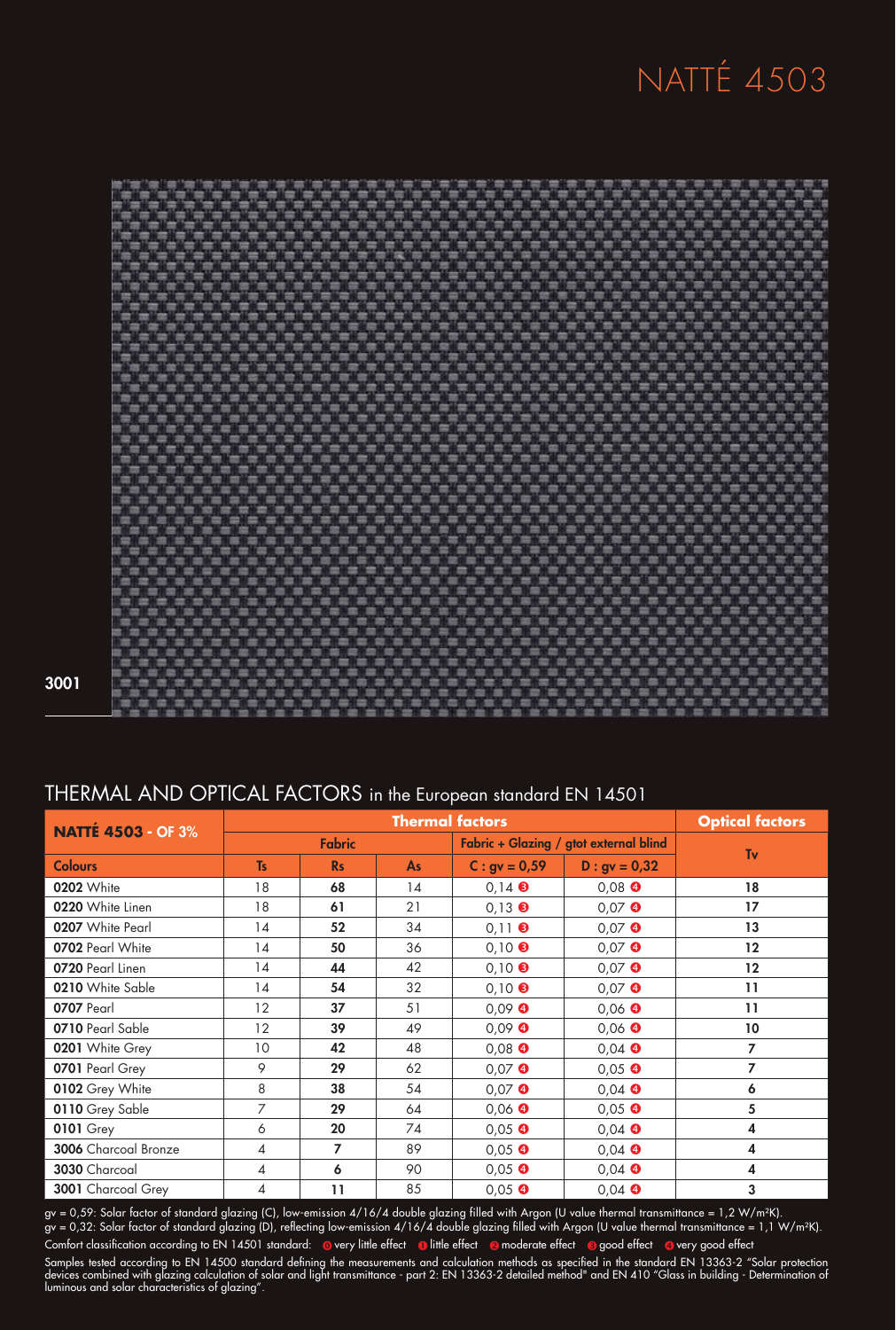